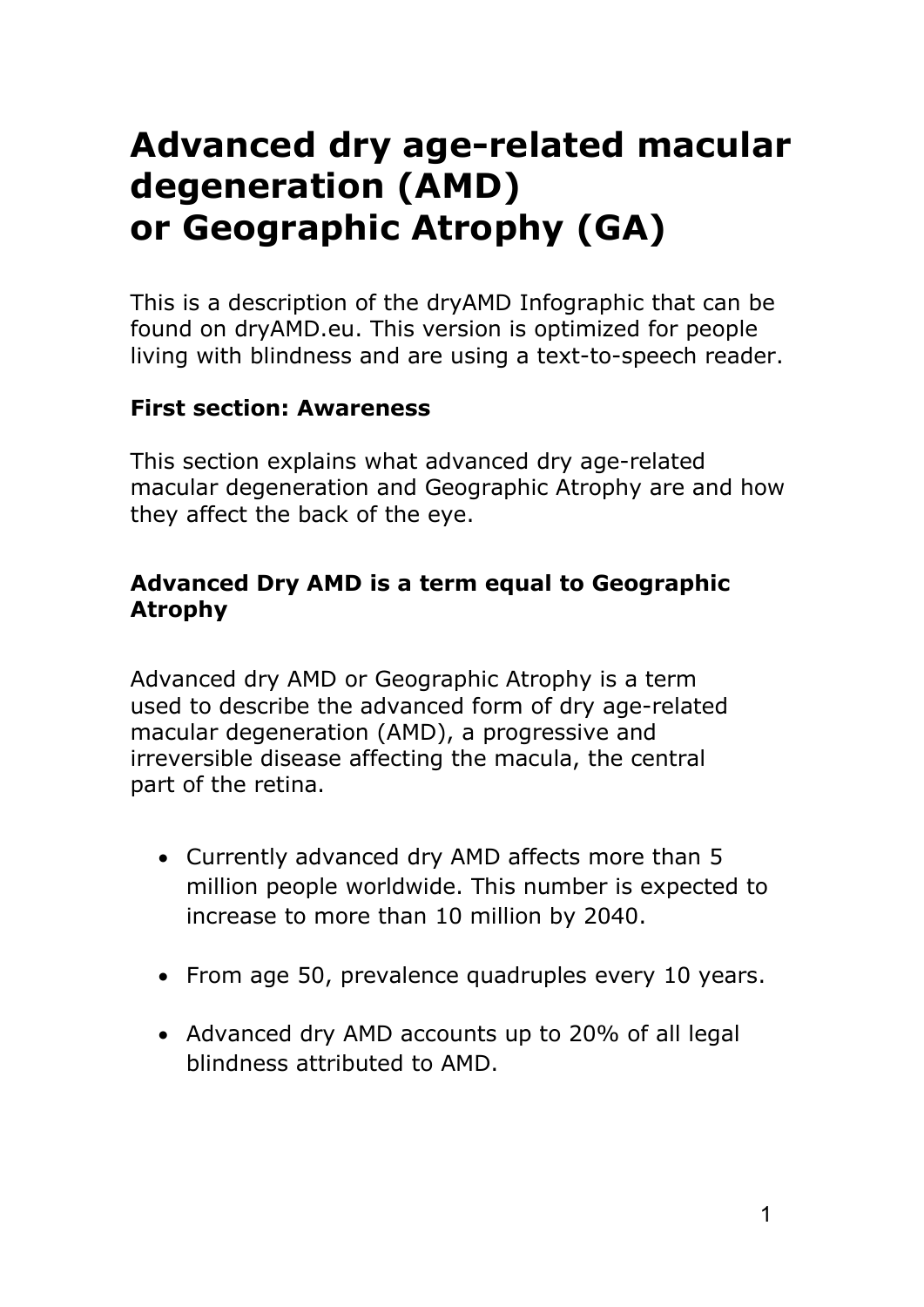Advanced dry AMD is a chronic progressive degeneration of the macula, which is a central part of the retina that allows the eye to see accurate details for daily activities.

In the Infographic, there are two images illustrating a retina, macula and drusen, followed by descriptions:

The retina contains millions of light-sensitive cells (rods and cones) that receive and organize visual information.

The fovea at the center of the macula is a small pit that contains the largest concentration of cone cells thus provides greatest visual acuity.

Drusen are small yellow deposits of fatty proteins (lipids) that accumulate under the retina. They can be used to grade the stage and severity of AMD.

End of descriptions.

#### Dry and wet AMD

Advanced dry AMD and wet age-related macular degeneration (wAMD) are different manifestations of advanced AMD.

An eye with advanced dry AMD can also naturally develop wet AMD; and vice versa.

Key fact: 98% of patients with wet AMD progressed to advanced dry AMD over an average of 7.3 years of followup.

#### An overview of the three stages of AMD.

Early stage AMD affects an estimated 196 million. Has few small and medium-sized drusen.

Intermediate AMD has medium-sized drusen or one large drusen.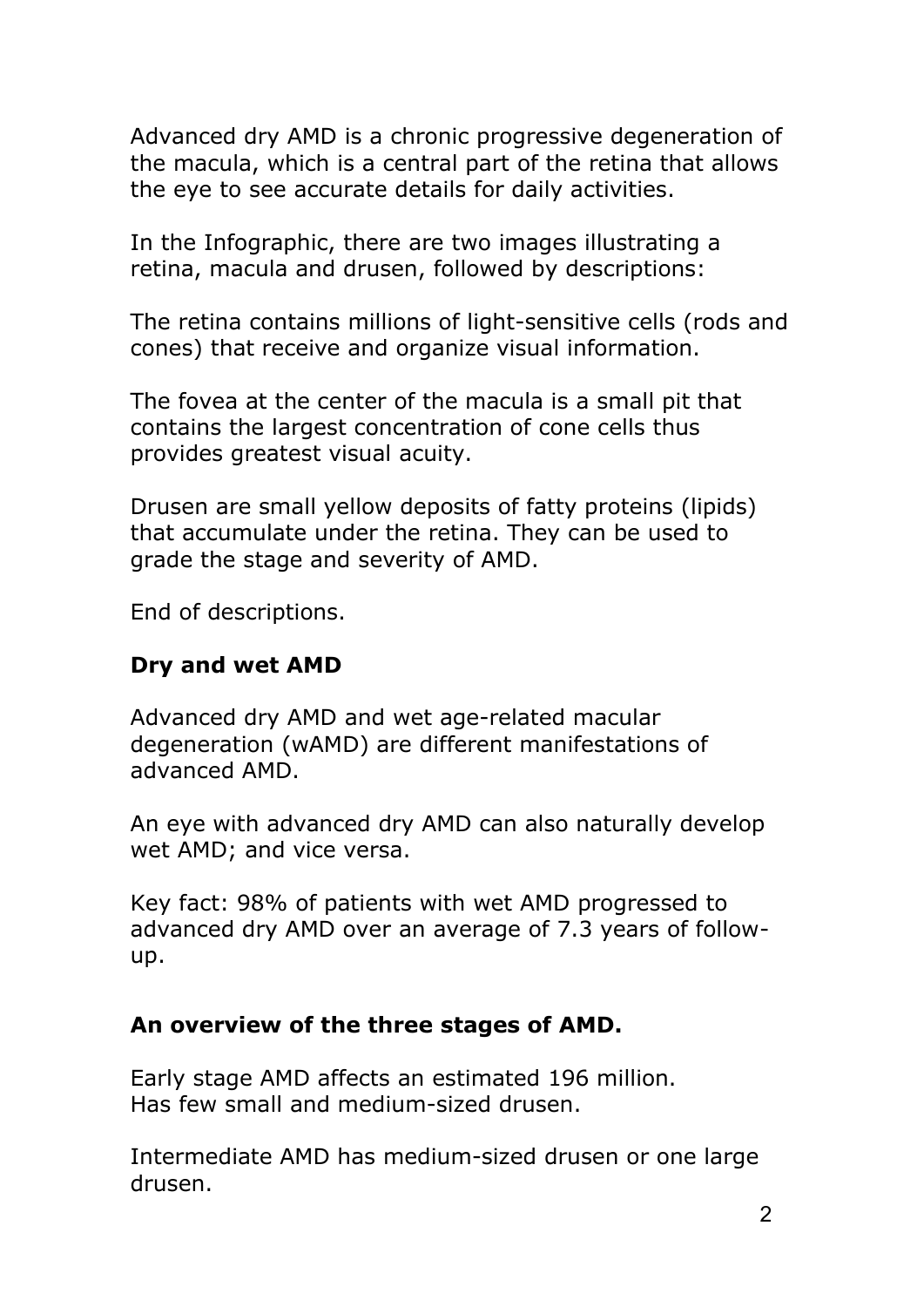Advanced AMD includes Neovascular or wet AMD & Advanced Dry AMD or Geographic Atrophy. Approximately 5 million individuals live with advanced dry AMD.

### Causes

In people with AMD, the photoreceptors in the macula, the part of the retina responsible for sharp vision and color recognition, deteriorate.

Advanced dry AMD is characterized by progressive and irreversible loss of the retinal pigment epithelium, photoreceptors, and underlying choriocapillaris, all of which are key components of the macula.

# Signs and symptoms

Signs and symptoms of advanced dry AMD may include:

- Hazy or blurred vision.
- Straight lines may appear crooked.
- An inability to see details closely, as well as difficulty identifying objects from a distance.
- A small, but growing, blind spot in the centre of vision.
- Inability to identify and distinguish colours.

Fact: 50% of patients develop advanced dry AMD in both eyes withing 7 years from initial diagnosis.

# Risk factors

Risk factors associated with advanced dry AMD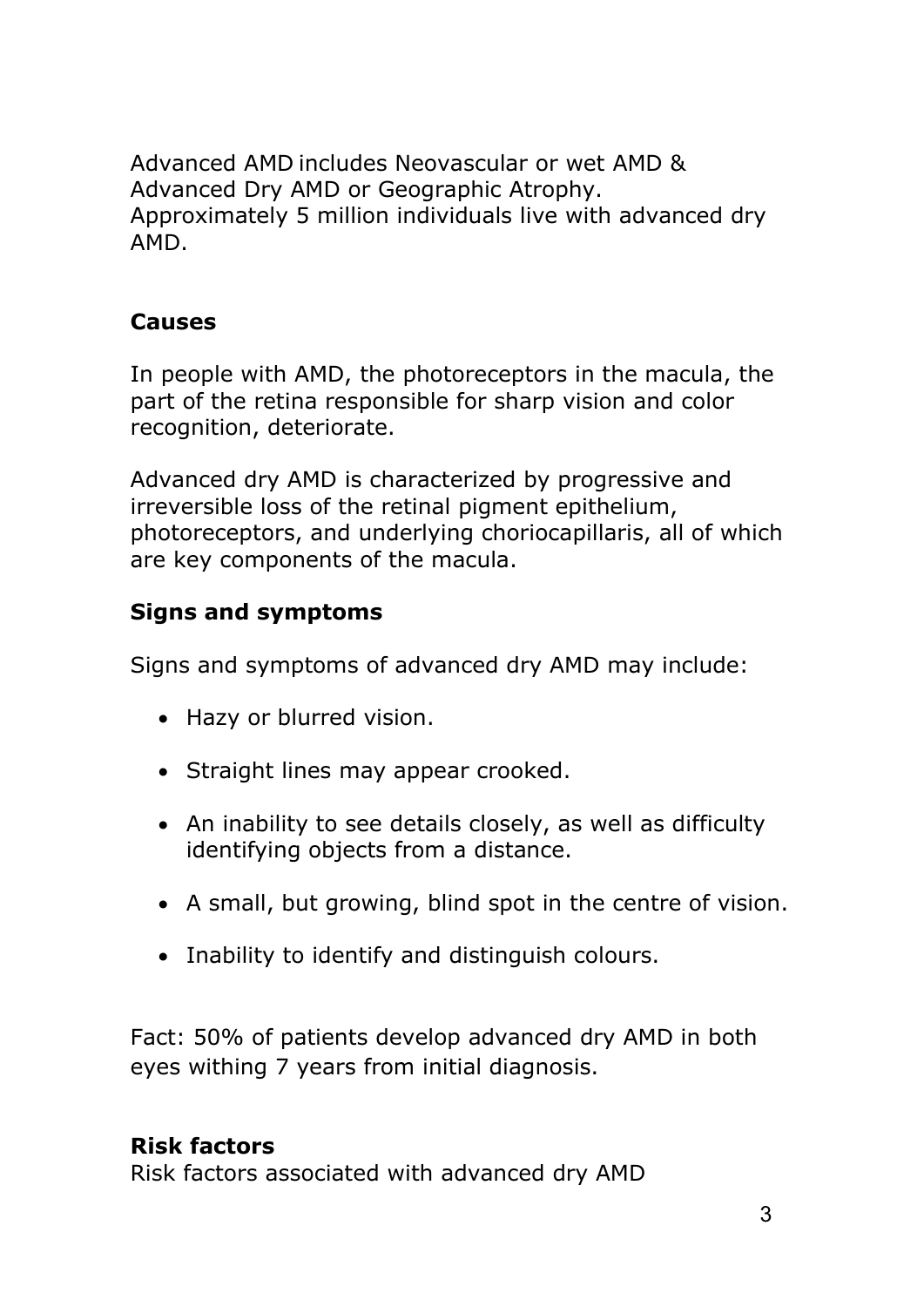First, the modifiable environmental risk factors:

## Smoking:

Smoking tobacco and cigarettes increase the likelihood of developing advanced dry AMD.

# Body Mass Index (BMI):

Individuals with a BMI of 30 and over are more susceptible to developing advanced dry AMD.

# Fatty diets:

Consumption of foods high in cholesterol and fat can increase a person's glycemic index which causes disposition of adipose tissue in the blood vessels of the retina.

# Usage of medications:

Certain medications have been linked with an increased risk of developing AMD. If you are taking any medication for other conditions, you should discuss this with your healthcare professional.

# Secondly, the non-modifiable risk factors:

# Age:

There is an increased chance of being diagnosed with advanced dry AMD the older people become.

# Genetics:

People with a family history are at a higher risk of developing the condition.

# Ethnicity:

The prevalence of advanced dry AMD is highest among older people of Caucasian descent.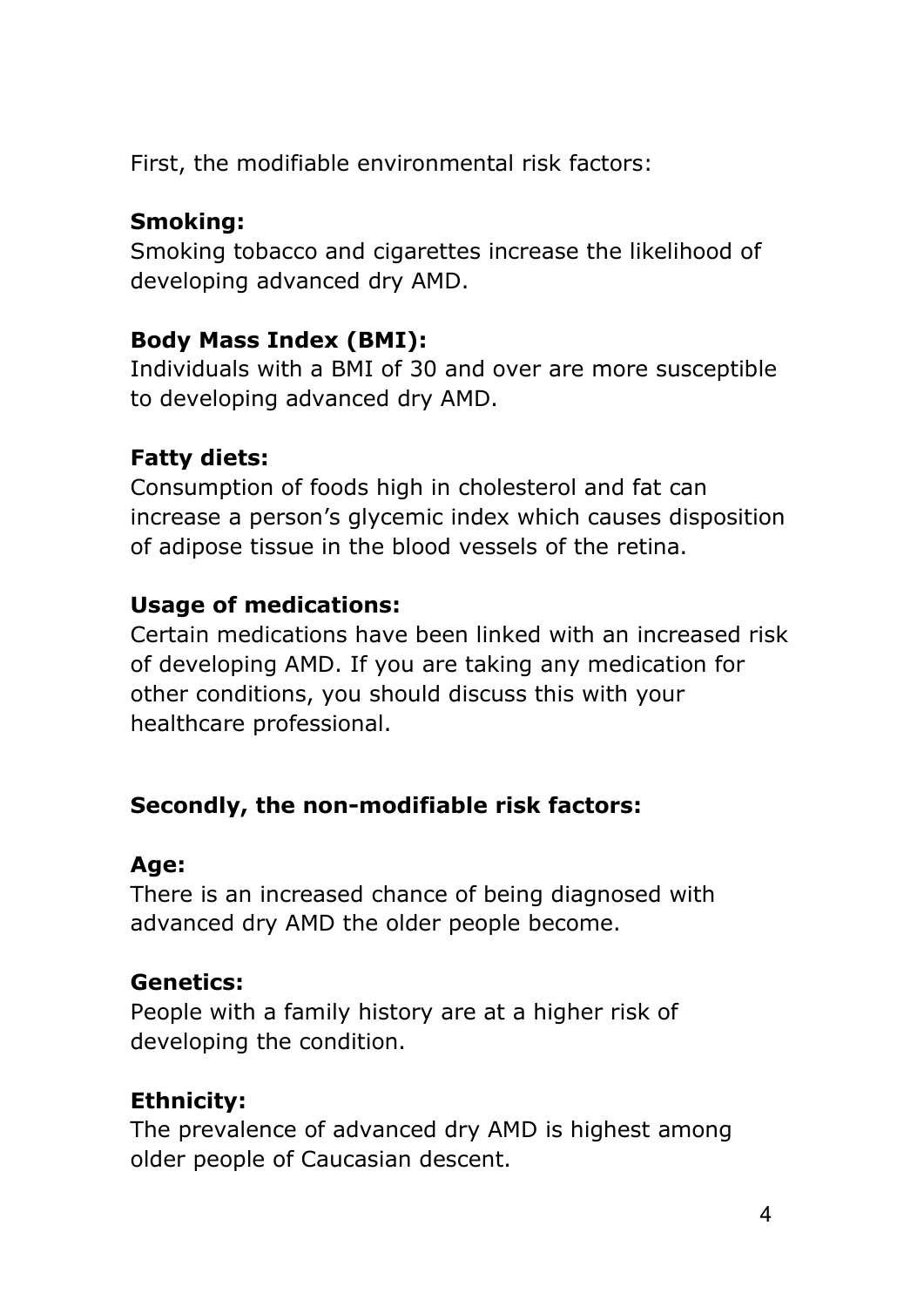This is the end of the first section about the awareness of advanced dry AMD or Geographic Atrophy. The next section is about diagnosis and disease progression.

#### Second section: Diagnosis and disease progression

The most predictive and central feature of developing advanced dry AMD is larger  $(>125 \mu m)$  or merging drusen as over 95% of patients with these features develop advanced dry AMD.

The infographic shows an image with four steps illustrating the disease progression.

Step 1:

Non-central atrophy. Some loss of peripheral low light vision. Patient only notes under certain conditions or through designed tests.

Step 2:

Growth of noncentral atrophy. Loss of peripheral, low light vision.

Step 3:

Beginning to affect fovea, the central vision. Includes Loss of peripheral, low vision; patches of lost central vision.

Step 4:

Severe central atrophy. Loss of central vision leading to blindness.

While lesion growth in advanced dry AMD may appear to proceed slowly, disease progression is constant and irreversible.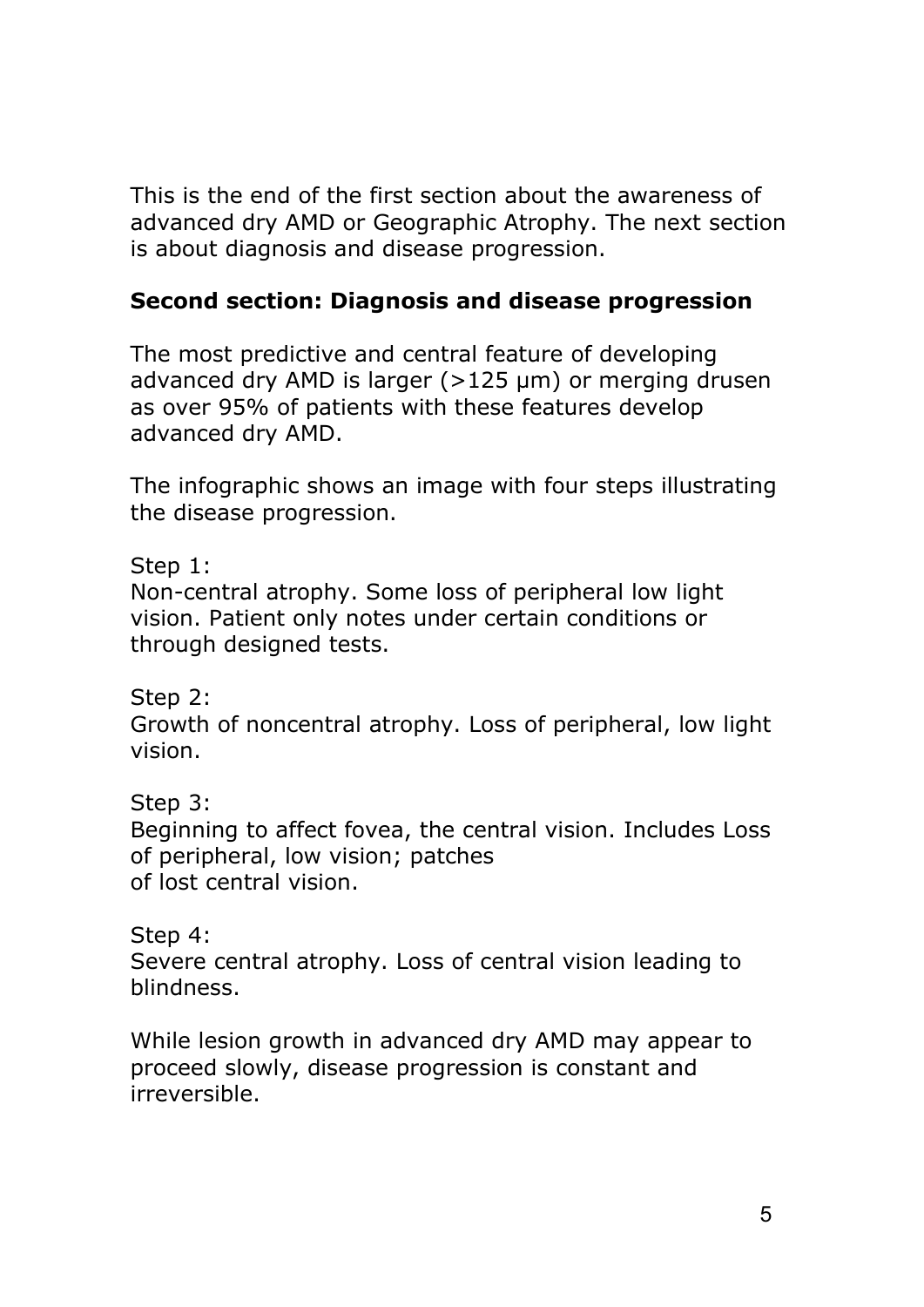### **Diagnosis**

Advanced dry AMD can be diagnosed and monitored by an ophthalmologist, retinal specialist or optometrist.

Retinal imaging techniques are used to identify, diagnose and monitor all stages of AMD, including advanced dry AMD. When diagnosing and monitoring AMD, your eye doctor will look for the following features in the retina by applying ophthalmoscopy or on fundus photo. This may include:

- Decorated with drusen.
- A sharply demarcated area in the macular region with an atrophic retina, lacking pigmentation.
- Visible underlying choroidal blood vessels.

#### Ways to diagnose

Fundus autofluorescense angiography imaging is currently a standard imaging technology to visualize the retinal pigment epithelium (RPE) in advanced dry AMD.

Optical coherence tomography (OCT): The atrophy of the retinal layers can be clearly seen with this non-invasive imaging technique.

While lesion growth in advanced dry AMD may appear to proceed slowly, disease progression is often constant and irreversible.

Progression can be highly variable, it typically takes several years from the onset of advanced dry AMD to cause consistent deficits in vision.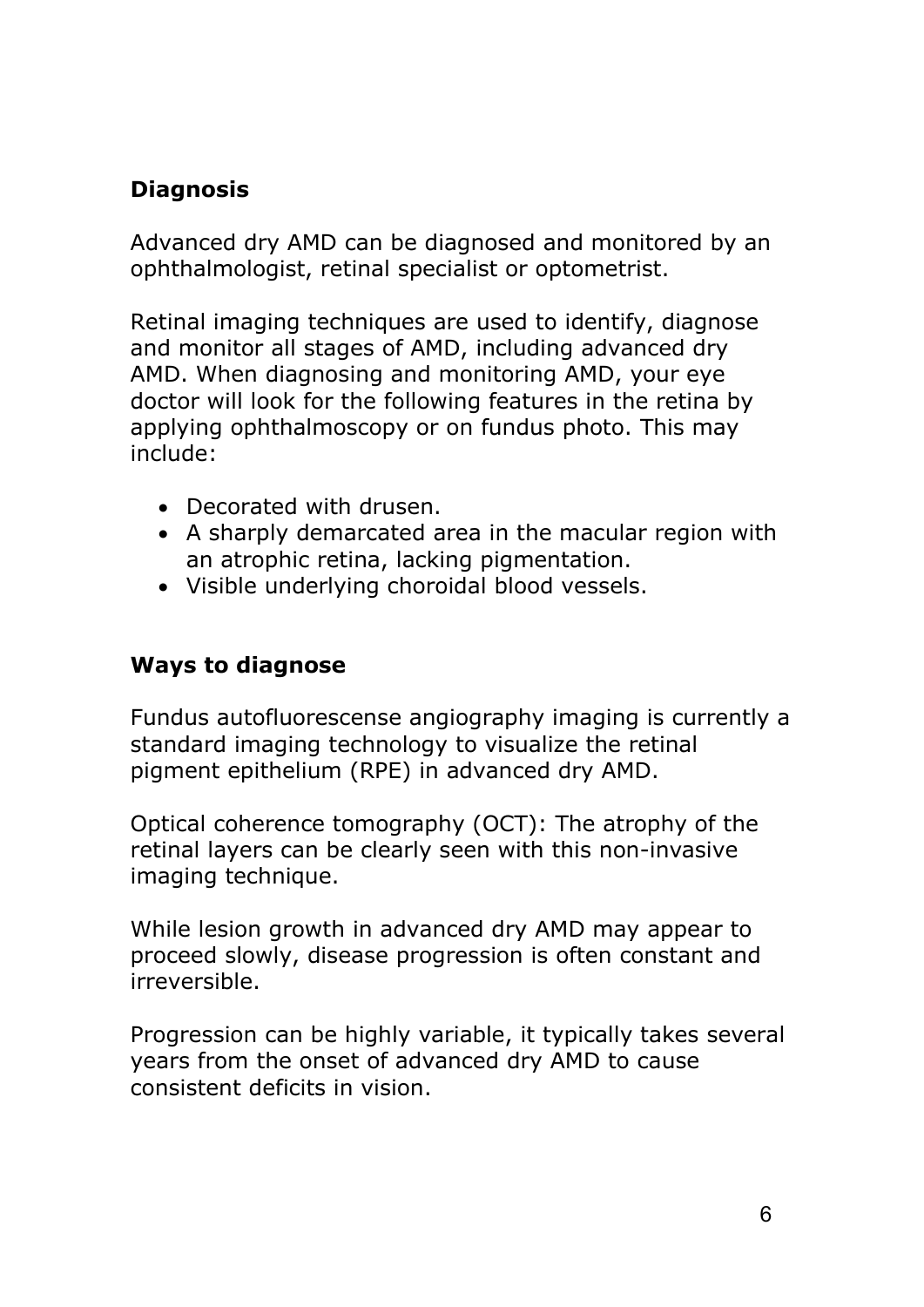This is because the fovea, which is responsible for central vison and visual acuity, may be spared until advanced dry AMD is very advanced.

However even before the fovea is affected by advanced dry AMD, lesion growth is already affecting functional vision.

This is the end of the second section about the Diagnosis and disease progression of advanced dry AMD. The last section is about the treatment of dry AMD.

#### Treatment of advanced dry AMD

To date, there are no approved therapies to reduce the rate of advanced dry AMD progression, although several potential therapies are under investigation.

#### How to best manage advanced dry AMD

First: Regular eye examinations:

Progression of advanced dry AMD may be managed through regular eye examinations and early detection of the retinal changes.

Second: Visual rehabilitation:

In addition to regular eye examinations, the disease can also be managed through visual rehabilitation with the use of magnifiers and low vision aids.

Third: Lifestyle modification:

Some simple approaches that can help prevent or slow the progression advanced dry AMD include:

- Stop smoking
- Exercising to reduce BMI
- Eating foods low in cholesterol
- Intake of antioxidants & vitamins such as vitamin C, vitamin E, beta-carotene and zinc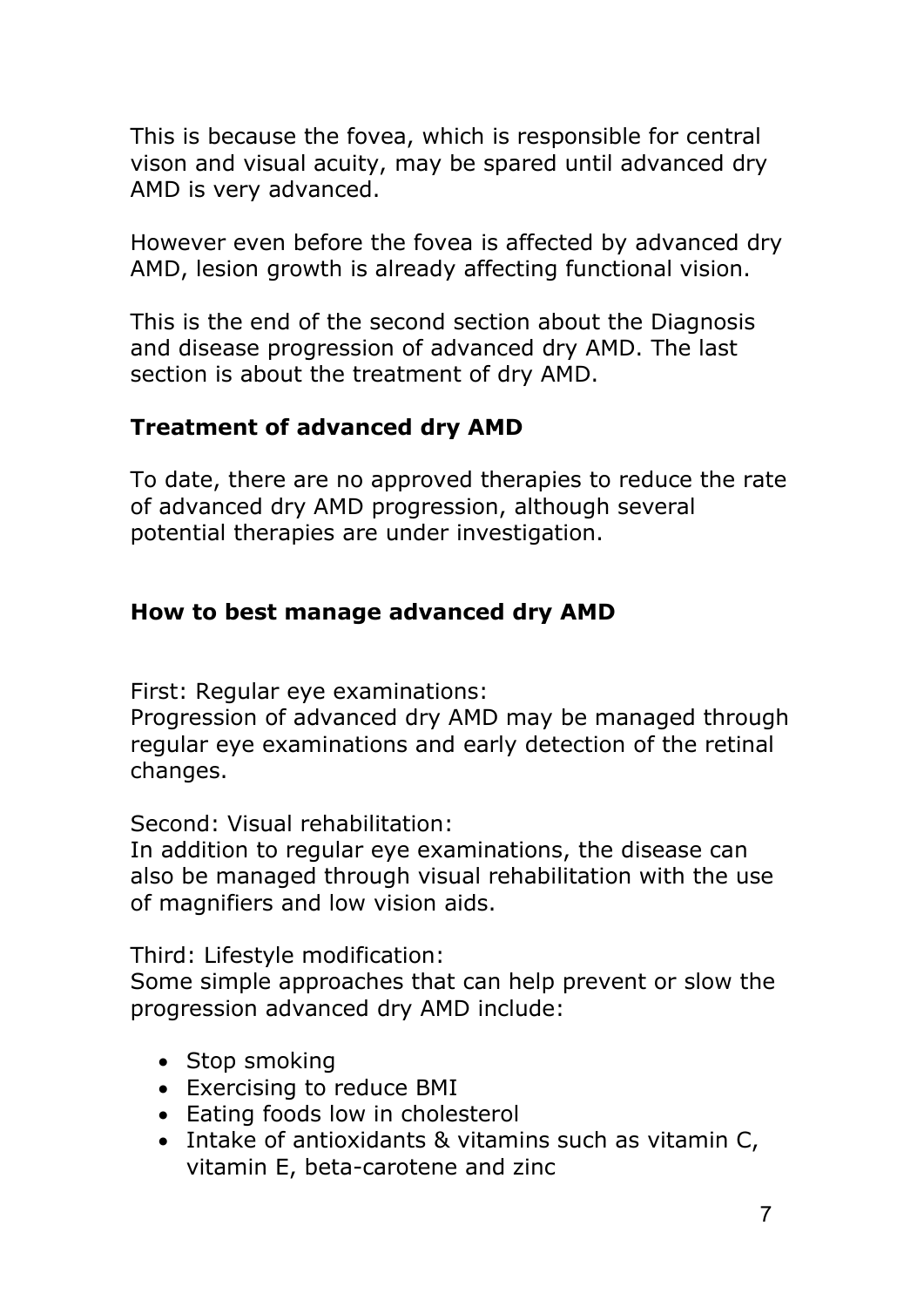#### Overview of treatment strategies under investigation

- Modulating the visual cycle to reduce the accumulation of toxic byproducts
- Reducing or inhibiting drusen formation
- Complement inhibition to regulate an overactive complement system
- Improving blood flow in the choroid
- Reducing or eliminating oxidative stress
- Reducing or eliminating inflammation
- Replacing, repairing, or regenerating lost RPE cells and photoreceptors
- Cell therapy

This is the end of the third section about the treatment of advanced dry AMD.

Find more information, videos such as how the vision works or about the advanced forms of AMD on dryAMD.eu.

Thank you for reading.

This infographic about advanced dry AMD is not a diagnosis tool. Please consult a healthcare professional if you believe you are suffering from AMD.

This description to the dryAMD Infographic has been provided by Apellis Switzerland GmbH, in the year 2021. All rights reserved.

This is the end of the document, only followed by the references:

- 1. Gehrs KM, et al. Ann Med. 2006;38(7):450-471.
- 2. Fleckenstein M, et al. Ophthalmology. 2018;125:369-390.
- 3. Wong WL, et al. Lancet Glob Health. 2014;2:e106-116.
- 4. Rudnicka AR, et al. Ophthalmology. 2012;119:571-580.
- 5. Biarnés M, et al. Optom Vis Sci. 2011;88(7):881-889. 11
- 6. Fleckenstein, M. et al. The progression of geographic atrophy secondary to agerelated macular degeneration. Ophthalmology 125, 369–390 (2018).